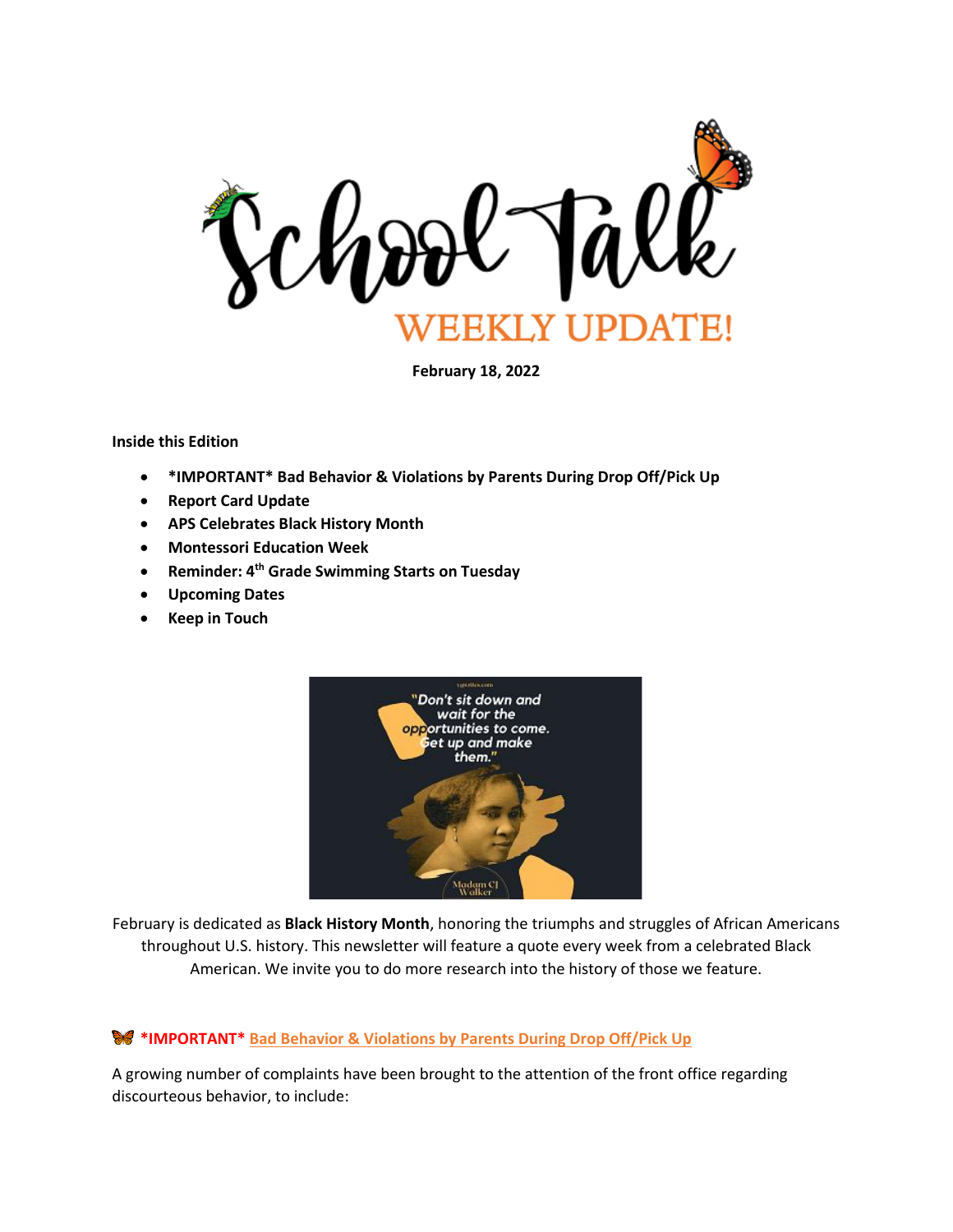- **Cutting** in front of the car line
- **Parking in restricted areas**/blocking our neighbor's driveways
- Using **inappropriate/profane** language towards staff members
- Making **illegal** U-turns
- **Hitting** parked cars along the street
- **Running the 4-way stop sign at the intersection** *(the last occurrence happened this week and narrowly missed an MPSA student and his mother walking to school…this is not acceptable)*

Neighbors have reported their concerns with MPSA and shared that **they will begin taking photos of the license plates of violators and calling the police**. They have also informed us that they will be **calling tow trucks** to remove cars parked illegally in the neighborhood.

If you are a parent who drives their kids to school, we ask for your help in deescalating this situation by practicing proper procedure at drop off and pick up. Thank you.

### **Report Card Update**

We are aware that the report cards are glitching in ParentVue and are working to get the matter resolved. This is a tech issue that is also occurring at other schools, but we are anticipating a solution very soon. We thank you for your patience.

#### **APS Celebrates Black History Month**

Throughout February, APS is celebrating Black History Month. This year, we are celebrating the history of our schools in a four-part video series, "Halls Hill," recognizing one of Arlington's oldest neighborhoods. Last week we shared with you the history of the Langston School. [This week we will take](https://www.apsva.us/black-history-month/)  [a look at the black churches that were a big part of the Halls Hill community.](https://www.apsva.us/black-history-month/)

#### **Montessori Education Week**

Each year, schools all over the world celebrate Montessori Education Week **the last week in February**. This is our opportunity to join with over 5,000 other Montessori schools and celebrate an educational approach that has stood the test of time.

In celebration, the Virginia Montessori Association is making all their Parent Ed videos available for free to member schools. [Visit the page here](https://www.virginiamontessoriassociation.org/montessori-education-week.html) for links to that and more in celebration of Montessori Education Week.

## **Reminder: 4th Grade Swimming Starts this Tuesday**

**4 th Grade Swimming** begins on Tuesday, February 22 and goes through Monday, February 28. A separate e-mail will be sent to  $4<sup>th</sup>$  grade families with more details.